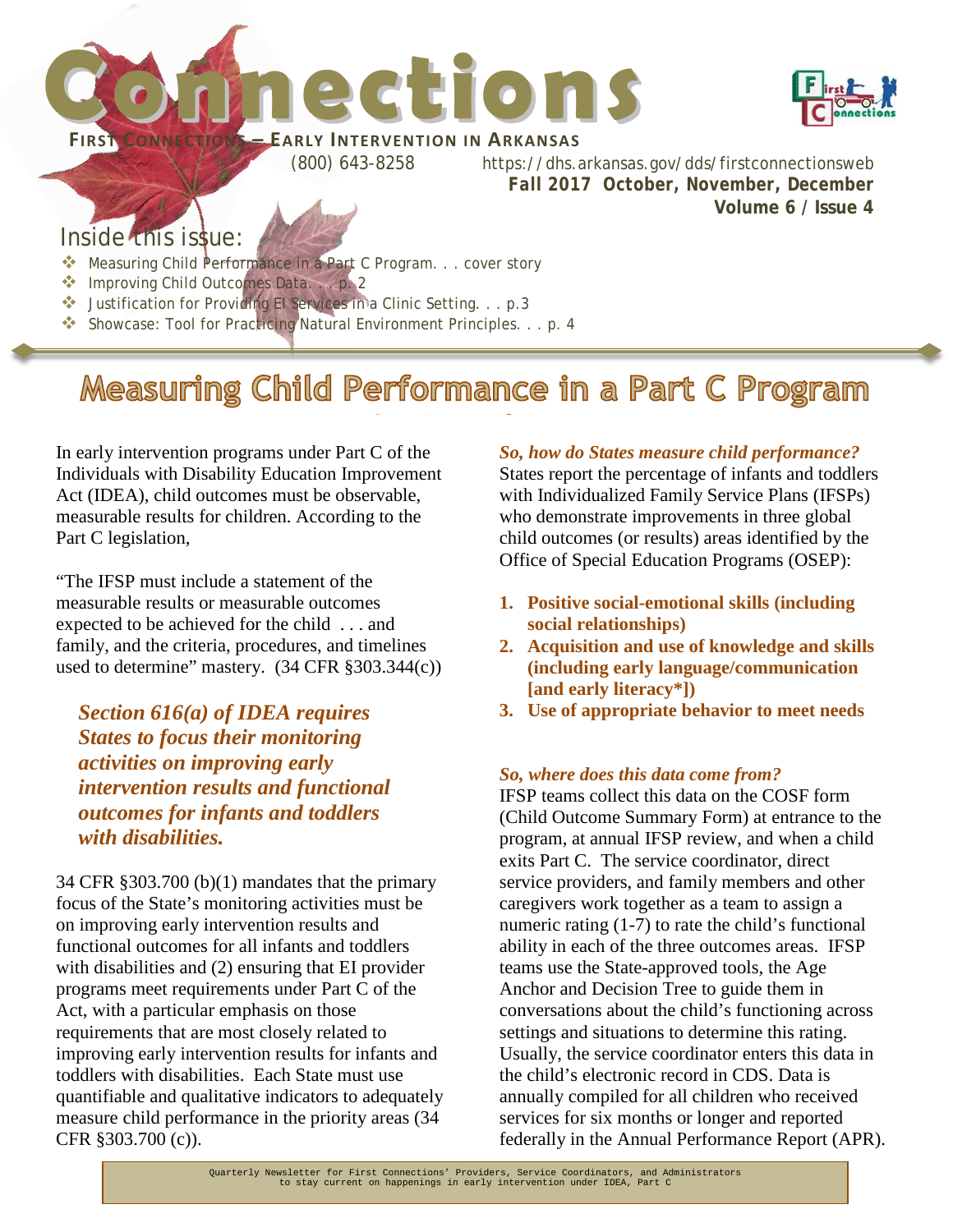### **Improving Child Outcomes Data**

### *So, how do we improve outcomes for children in Arkansas served in the Part C Program?*

Making sure the right people are at the table, actively involved as a team is critical to obtaining the most reliable, accurate rating of the child's functioning in each of the three outcomes areas (see cover story for more information). If the family is not involved in the rating, for example, the EI professionals on the team miss important information about how the child functions in situations and settings where therapists may never see the child. Equally important is the presence and involvement of the EI professionals who have been working with the child.

Taking the time to perform the Child Outcome Summary (COS) rating as a team, preparing parents and caregivers to actively participate in the rating, and considering a variety of sources of information about how the child functions is one important way to improve the quality of the ratings – in essence, our State's Child Outcomes data.

However, an often overlooked area necessary to improve child outcomes ratings is the inclusion of high-quality, functional outcomes on the IFSP.

*So what are "functional outcomes" on the IFSP?*

Functional child outcomes develop the "whole child" (discipline-free). Functional outcomes (goals) enhance learning by increasing the child's ability to participate in everyday activities where the child is the learner/actor. These activities must be important and meaningful to the family/caregiver in order to make practicing the intervention strategies something that fits into the rhythm of the family's everyday life:

*The identification of the early intervention service needed, as well as the appropriate setting for providing each service to an infant or toddler with a disability are individualized decisions made by the IFSP Team based on that child's unique needs, family routines, and developmental outcomes. --34 CFR §303.344(d)(1)*

High-quality child outcomes expand activity settings so the child can be competent in a variety of situations. The goals should tie into child interests to promote maximum participation, because when children are engaged, active participants, they learn through repetition in context.

### *So, how do we create with families child outcomes that are high-quality and functional?*

Obtaining relevant information from the family and other caregivers is crucial. Relying solely on missed evaluation items won't give the IFSP team the information it needs to draft functional child outcomes statements or tie action steps (objectives) to activities, people, materials, etc of interest or importance to the family. Finding out about what the child's caregivers want or need the child to be able to do throughout the day is key. The team then looks at strengths and barriers in daily routines and activities and the developmental abilities and needs of the child.

The team considers what the child's needs are in relation to the OSEP global child outcomes areas (see list in cover story) and makes sure to create child outcomes to support the child in making progress in each of the three areas.

### *So, what are "best practices" for writing High-Quality, Functional Outcome Statements?*

Six criteria for determining if an IFSP outcome statement is of high quality were identified by NECTAC, ECO and WRRC, in collaboration with Dathan Rush and M'Lisa Shelden at the Family Infant and Preschool Program in Morganton, North Carolina. To be high-quality and functional, the goal must:

- 1. be necessary for the child to function within typical child/family life
- 2. reflect a real-life contextualized setting (activity in context)
- 3. be aimed at developing the whole child and cross developmental domains (not disciplinespecific)
- 4. be clear and simple (jargon-free)
- 5. emphasize the positive (clearly stating what the child will do)
- 6. state an observable child action and avoid use of passive verbs like "tolerate," "improve," "receive," or "maintain."

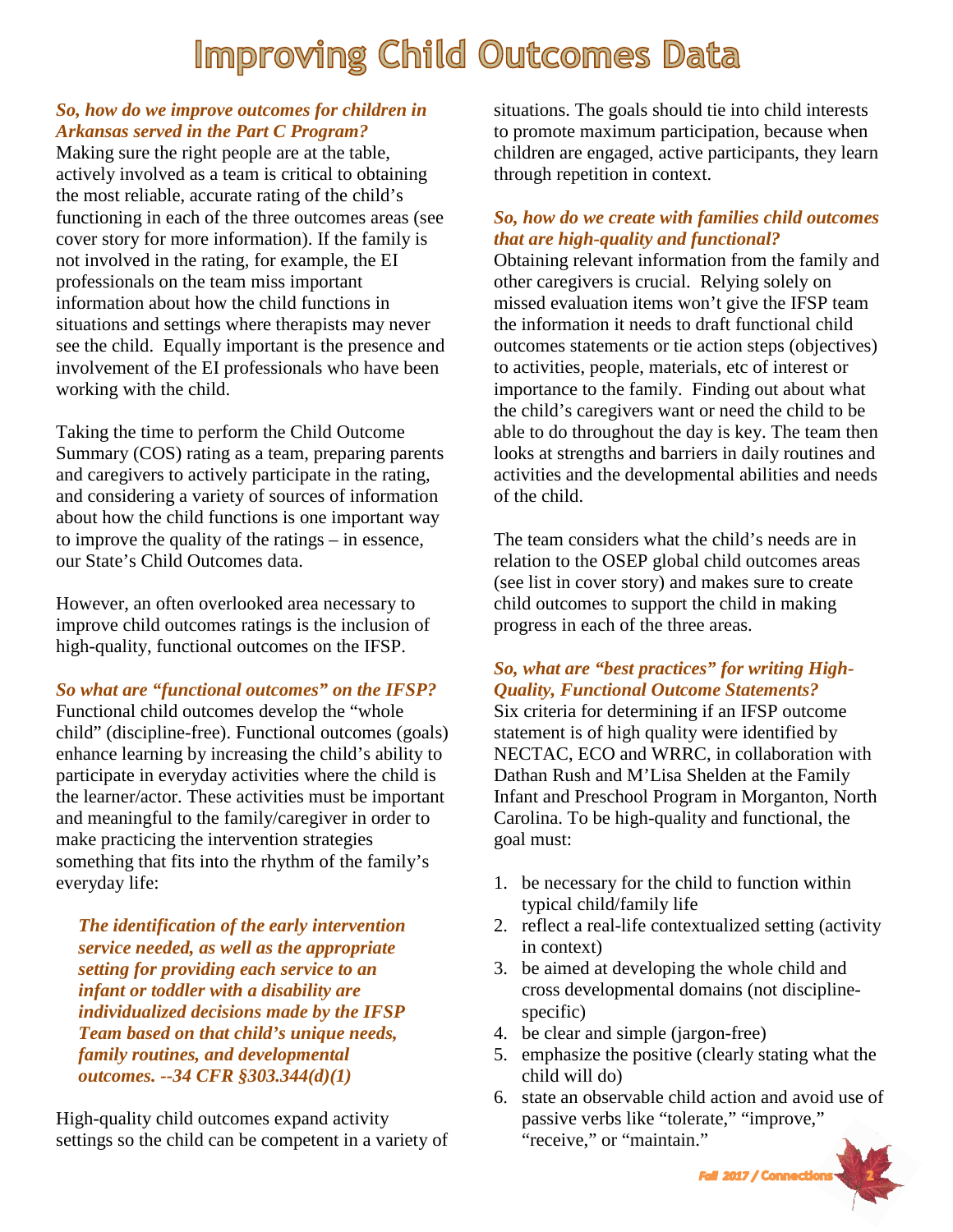## **Justification for Providing El Services** in a Clinic Setting

Under the Individuals with Disabilities Education Act (IDEA), all children have the right to learn alongside their typically developing peers and service settings are not determined based on adult convenience or preference. Part C programs are required to serve infants and toddlers with developmental delay in their *natural environment*, defined as settings and activities typical for a same-aged child without a disability.

*34 CFR §303.344(d)(1) states that services on the IFSP and settings for each service are "individualized decisions made by the IFSP Team based on that child's unique needs, family routines, and developmental outcomes" (functional IFSP goals/objectives).*

 $34CFR \text{ } $303.167(c)(1-2) \text{ indicates that services can}$ only be provided outside of the child's natural environment when "early intervention cannot be achieved satisfactorily for the infant or toddler in a natural environment." This regulation means that outpatient clinic services can only be provided to children after the child and caregivers have received services within their typical settings and activities and the child has been unable to make progress toward achieving the functional goals and objectives on the family's plan (the IFSP).

### **BEST PRACTICE FOR EI SERVICES:**

When an early intervention service has been provided in the natural environment and the practitioner has working closely with the child's caregivers so that they can implement IFSP strategies to promote the child's learning within typical activities, and the child has still failed to make progress, then the IFSP team has information necessary to develop a Developmental Justification of Need to provide the service linked to the unmet goals in an outpatient clinic setting for a typical review period (3-6) months.

Along with the required justification of need, IFSP teams must develop a "Conversion Plan." The



#### **JUSTIFYING NEED:**

"Justification" is the documentation that describes why work done with the child and the child's caregivers within typical child and family settings and activities was not able to support the child in reaching functional IFSP goals and objectives. In order for an IFSP team to develop the federallyrequired justification, the direct service provider (or providers) on the team must:

- **Provide the early intervention service to the** child and caregivers within typical child/family settings and activities for a minimum of three months
- Document child progress towards functional IFSP goals and objectives during the time served
- If child is not making progress toward reaching IFSP objectives, the IFSP team members adjust any or all of the following: settings, activities, strategies for engaging the child, the IFSP objectives to reach the goal, etc (and documents what was done to include in the justification)
- If child is not making progress toward reaching IFSP objectives, the direct service provider employs other methods of working with the child's adult caregivers to support them in implementing IFSP strategies within typical activities to promote the child's learning and development between service sessions (and documents what was done to include in the justification)
- If child is not making progress toward reaching IFSP objectives, the direct service provider engages the child's adult caregivers in joint problem-solving to identify different strategies for working with adult caregivers as well as different strategies for working with the child (and documents what was done to include in the justification)